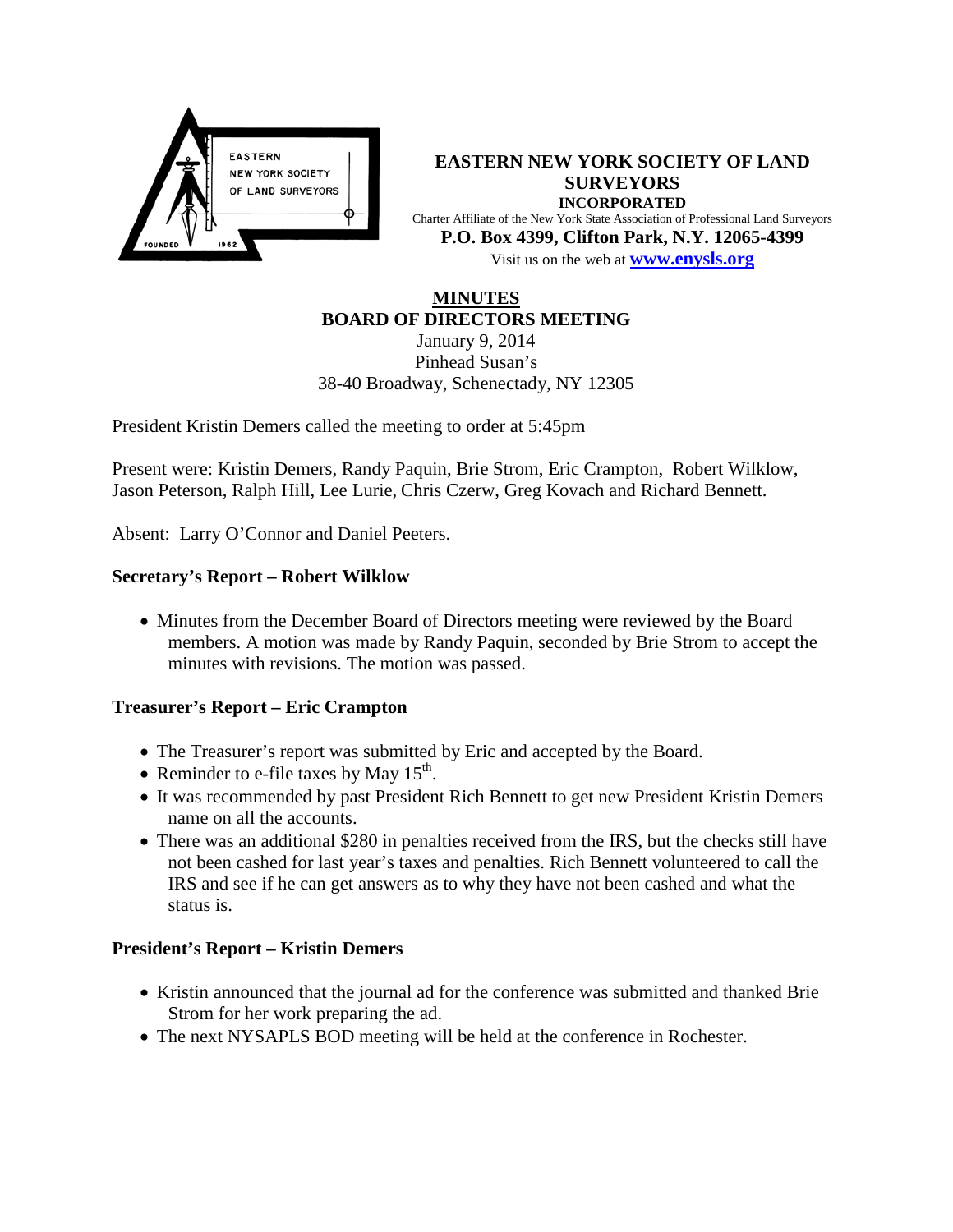# **Executive Vice President's Report – Randy Paquin**

• No report

## **Vice President's Report Brie Strom**

• No report

## **STANDING COMMITTEES:**

Constitution & By-laws: Larry O'Connor, Bill Schraa and Randy Paquin: No report.

Continuing Education: Jody Lounsbury, Chuck Lent and Eric Crampton: No report.

Ethics: Jim Vianna, Larry O'Connor, Jeff Ostertag and Kevin Rounds: No report.

Finance: Carl Rigdon, Bill Darling and Chris Czerw: No report.

Legislative: Larry O'Connor: No report.

Program: Randy Paquin, Charles Hartnett and Gary Michell:

- Randy stated again that he would like to step down from the Program Committee.
- The next General Membership meeting March 13th will probably be a NYSAPLS webinar depending on the topic with a location T.B.D.

Public Relations: Jody Lounsbury: No report.

Scholastic Development: Kristin Demers and Randy Paquin:

• Kristin announced that the scholarship will be presented to the winners at the conference in Rochester.

Business Practice & Technical Information: Chris Czerw: No report.

Membership: Robert Wilklow and Steve Dickson: No report.

Website: Richard Bennett:

• Rich stated that he has updated the website with the latest minutes.

Old Business:

• Rich Bennett announced that he, Ralph Hill and Jim Allen will be meeting with the New Netherlands project personnel to discuss what Eastern may offer and what the New Netherland Project might need.

New Business: None The next BOD meeting will be February 13, 2014 at a location to be determined.